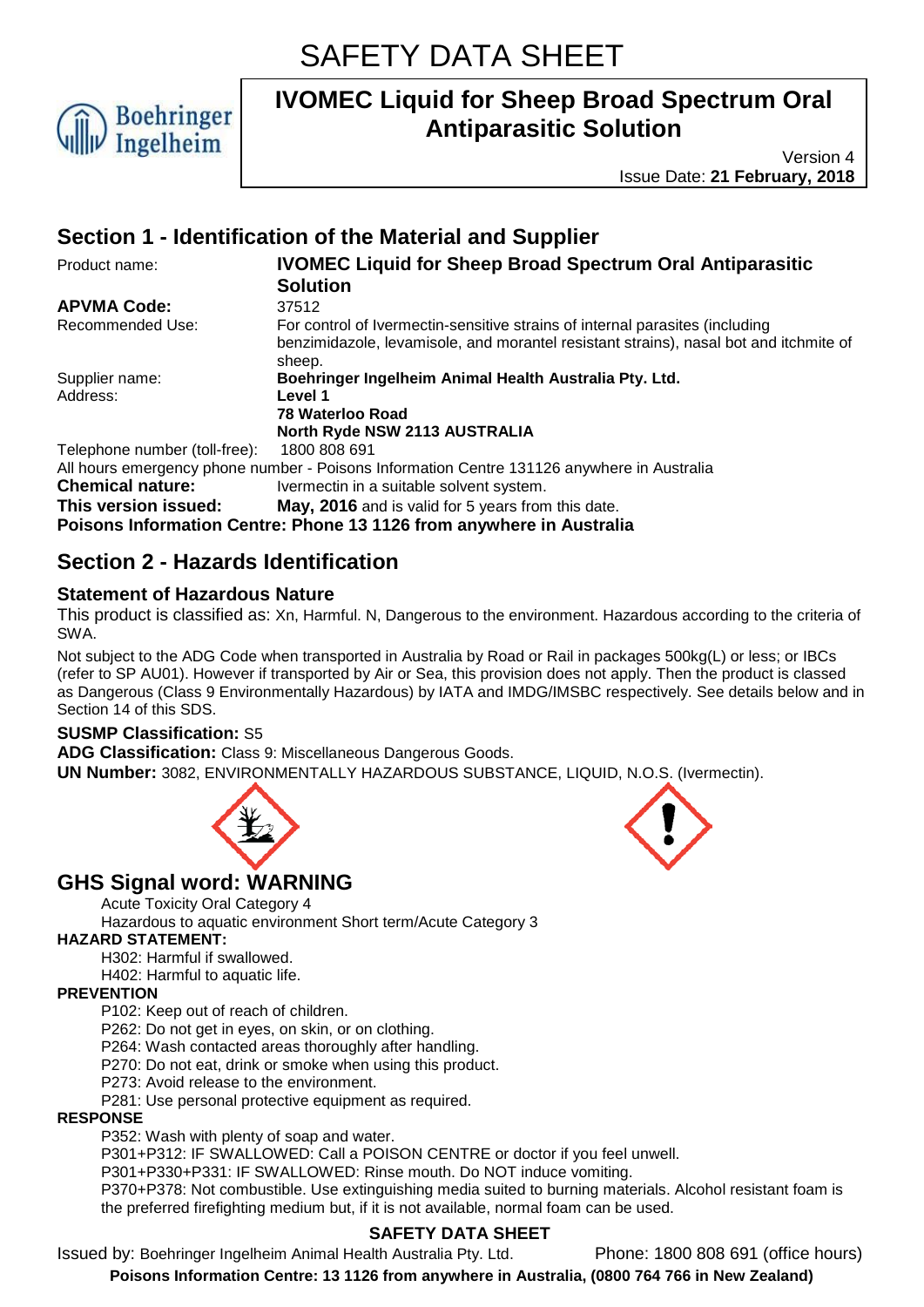

Version 4 Issue Date: **21 February, 2018**

#### **STORAGE**

P410: Protect from sunlight.

P411: Store at temperatures not exceeding 30°C.

**DISPOSAL**

P501: Dispose of contents and containers as specified on the registered label.

**Emergency Overview**

**Physical Description & Colour**: Pale yellow liquid.

**Odour:** No odour.

**Major Health Hazards:** harmful if swallowed.

# **Section 3 - Composition/Information on Ingredients**

| Ingredients                     | <b>CAS No</b>     | Conc.% | TWA $(mg/m^3)$ STEL $(mg/m^3)$ |         |
|---------------------------------|-------------------|--------|--------------------------------|---------|
| <i>Ivermectin</i>               | 70288-86-7 0.8a/L |        | not set                        | not set |
| Other non hazardous ingredients | various           | to 100 | not set                        | not set |

This is a commercial product whose exact ratio of components may vary slightly. Minor quantities of other non hazardous ingredients are also possible.

The SWA TWA exposure value is the average airborne concentration of a particular substance when calculated over a normal 8 hour working day for a 5 day working week. The STEL (Short Term Exposure Limit) is an exposure value that may be equalled (but should not be exceeded) for no longer than 15 minutes and should not be repeated more than 4 times per day. There should be at least 60 minutes between successive exposures at the STEL. The term "peak "is used when the TWA limit, because of the rapid action of the substance, should never be exceeded, even briefly.

# **Section 4 - First Aid Measures**

### **General Information:**

You should call The Poisons Information Centre if you feel that you may have been poisoned, burned or irritated by this product. The number is 13 1126 from anywhere in Australia (0800 764 766 in New Zealand) and is available at all times. Have this SDS with you when you call.

**Inhalation:** First aid is not generally required. If in doubt, contact a Poisons Information Centre or a doctor. **Skin Contact:** Irritation is unlikely. However, if irritation does occur, flush with lukewarm, gently flowing water for 5 minutes or until chemical is removed.

**Eye Contact:** First aid is not generally required. If in doubt, contact a Poisons Information Centre or a doctor. Take special care if exposed person is wearing contact lenses.

**Ingestion:** If swallowed, do NOT induce vomiting. Wash mouth with water and contact a Poisons Information Centre, or call a doctor.

# **Section 5 - Fire Fighting Measures**

**Fire and Explosion Hazards**: The major hazard in fires is usually inhalation of heated and toxic or oxygen deficient (or both), fire gases. There is little risk of an explosion from this product if commercial quantities are involved in a fire.

This product is likely to decompose only after heating to dryness, followed by further strong heating.

Fire decomposition products from this product may be toxic if inhaled. Take appropriate protective measures. **Extinguishing Media:** Not combustible. Use extinguishing media suited to burning materials. Alcohol resistant foam is the preferred firefighting medium but, if it is not available, normal foam can be used. Try to contain spills, minimise spillage entering drains or water courses.

**Fire Fighting:** If a significant quantity of this product is involved in a fire, call the fire brigade. There is little danger of a violent reaction or explosion if significant quantities of this product are involved in a fire. Recommended personal protective equipment is full fire kit and breathing apparatus.

| Flash point:                     | Does not burn. |
|----------------------------------|----------------|
| <b>Upper Flammability Limit:</b> | Does not burn. |
| <b>Lower Flammability Limit:</b> | Does not burn. |
| <b>Autoignition temperature:</b> | About 370°C    |
| <b>Flammability Class:</b>       | Does not burn. |

### **SAFETY DATA SHEET**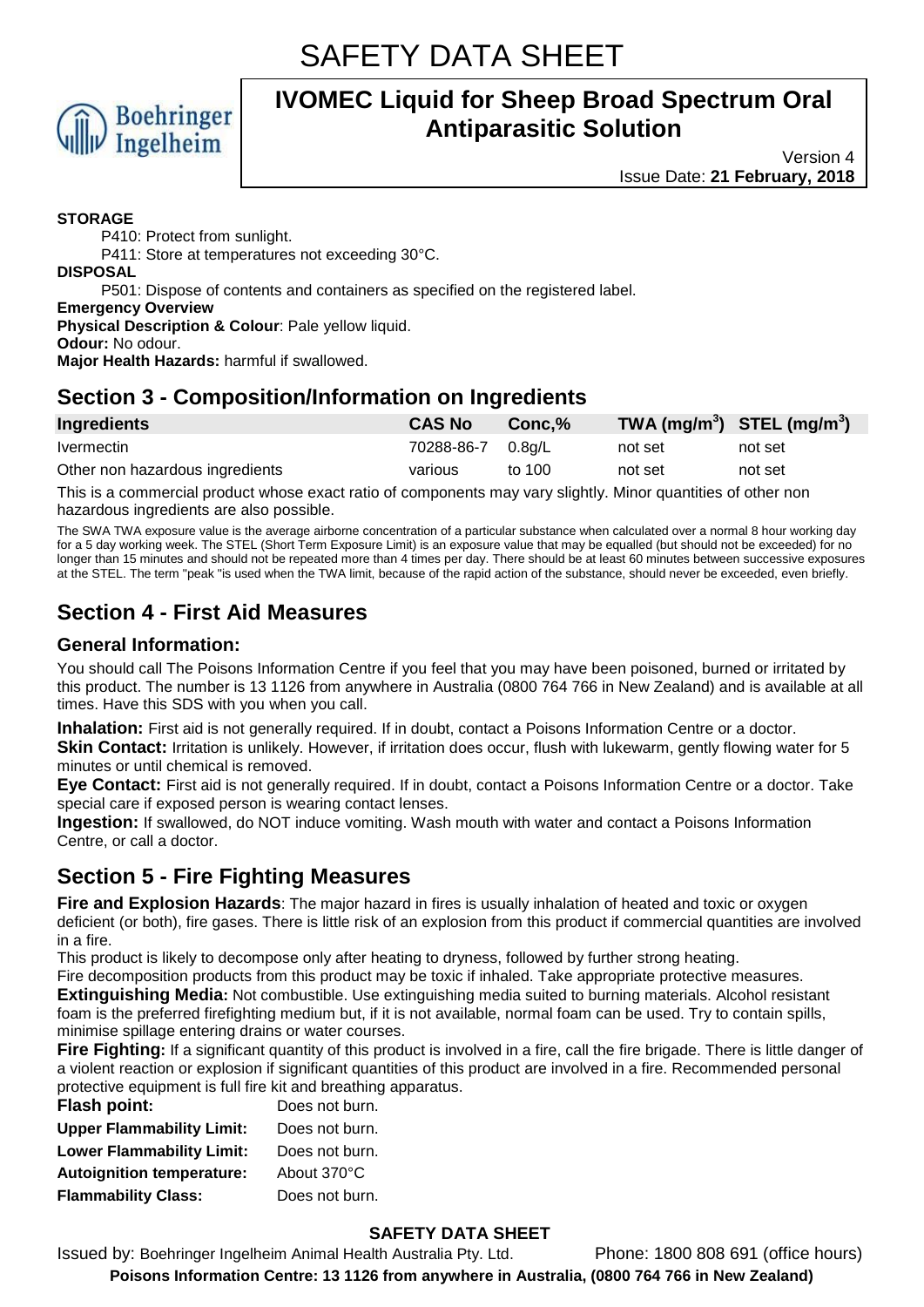SAFETY DATA SHEET



# **IVOMEC Liquid for Sheep Broad Spectrum Oral Antiparasitic Solution**

Version 4 Issue Date: **21 February, 2018**

# **Section 6 - Accidental Release Measures**

**Accidental release:** In the event of a major spill, prevent spillage from entering drains or water courses. As a minimum, wear overalls, goggles and gloves. Suitable materials for protective clothing include rubber, PVC. Eye/face protective equipment should comprise as a minimum, protective glasses and, preferably, goggles. If there is a significant chance that vapours or mists are likely to build up in the cleanup area, we recommend that you use a respirator. Usually, no respirator is necessary when using this product. However, if you have any doubts consult the Australian Standard mentioned below (section 8).

Stop leak if safe to do so, and contain spill. Absorb onto sand, vermiculite or other suitable absorbent material. If spill is too large or if absorbent material is not available, try to create a dike to stop material spreading or going into drains or waterways. Because of the environmentally hazardous nature of this product, special care should be taken to restrict release to waterways or drains. Sweep up and shovel or collect recoverable product into labelled containers for recycling or salvage, and dispose of promptly. Recycle containers wherever possible after careful cleaning. Refer to product label for specific instructions. After spills, wash area preventing runoff from entering drains. If a significant quantity of material enters drains, advise emergency services. Full details regarding disposal of used containers, spillage and unused material may be found on the label. If there is any conflict between this SDS and the label, instructions on the label prevail. Ensure legality of disposal by consulting regulations prior to disposal. Thoroughly launder protective clothing before storage or re-use. Advise laundry of nature of contamination when sending contaminated clothing to laundry.

# **Section 7 - Handling and Storage**

**Handling:** Keep exposure to this product to a minimum, and minimise the quantities kept in work areas. Check Section 8 of this SDS for details of personal protective measures, and make sure that those measures are followed. The measures detailed below under "Storage" should be followed during handling in order to minimise risks to persons using the product in the workplace. Also, avoid contact or contamination of product with incompatible materials listed in Section 10.

**Storage:** This product is a Scheduled Poison. Observe all relevant regulations regarding sale, transport and storage of this schedule of poison. Check packaging - there may be further storage instructions on the label.

# **Section 8 - Exposure Controls and Personal Protection**

The following Australian Standards will provide general advice regarding safety clothing and equipment:

Respiratory equipment: **AS/NZS 1715**, Protective Gloves: **AS 2161**, Occupational Protective Clothing: AS/NZS 4501 set 2008, Industrial Eye Protection: **AS1336** and **AS/NZS 1337**, Occupational Protective Footwear: **AS/NZS2210**.

### **SWA Exposure Limits TWA (mg/m<sup>3</sup>**

**) STEL (mg/m<sup>3</sup> )**

Exposure limits have not been established by SWA for any of the significant ingredients in this product.

The ADI for Ivermectin is set at 0.001mg/kg/day. The corresponding NOEL is set at 0.1mg/kg/day. ADI means Acceptable Daily Intake; NOEL means No-observable-effect-level. Data from Australian ADI List, June 2014.

No special equipment is usually needed when occasionally handling small quantities. The following instructions are for bulk handling or where regular exposure in an occupational setting occurs without proper containment systems. **Ventilation:** No special ventilation requirements are normally necessary for this product. However make sure that the work environment remains clean and that vapours and mists are minimised.

**Eye Protection:** Eye protection is not normally necessary when this product is being used. However, if in doubt, wear suitable protective glasses or goggles.

**Skin Protection:** The information at hand indicates that this product is not harmful and that normally no special skin protection is necessary. However, we suggest that you routinely avoid contact with all chemical products and that you wear suitable gloves (preferably elbow-length) when skin contact is likely.

**Protective Material Types:** We suggest that protective clothing be made from the following materials: rubber, PVC.

**Respirator:** Usually, no respirator is necessary when using this product. However, if you have any doubts consult the Australian Standard mentioned above.

### **SAFETY DATA SHEET**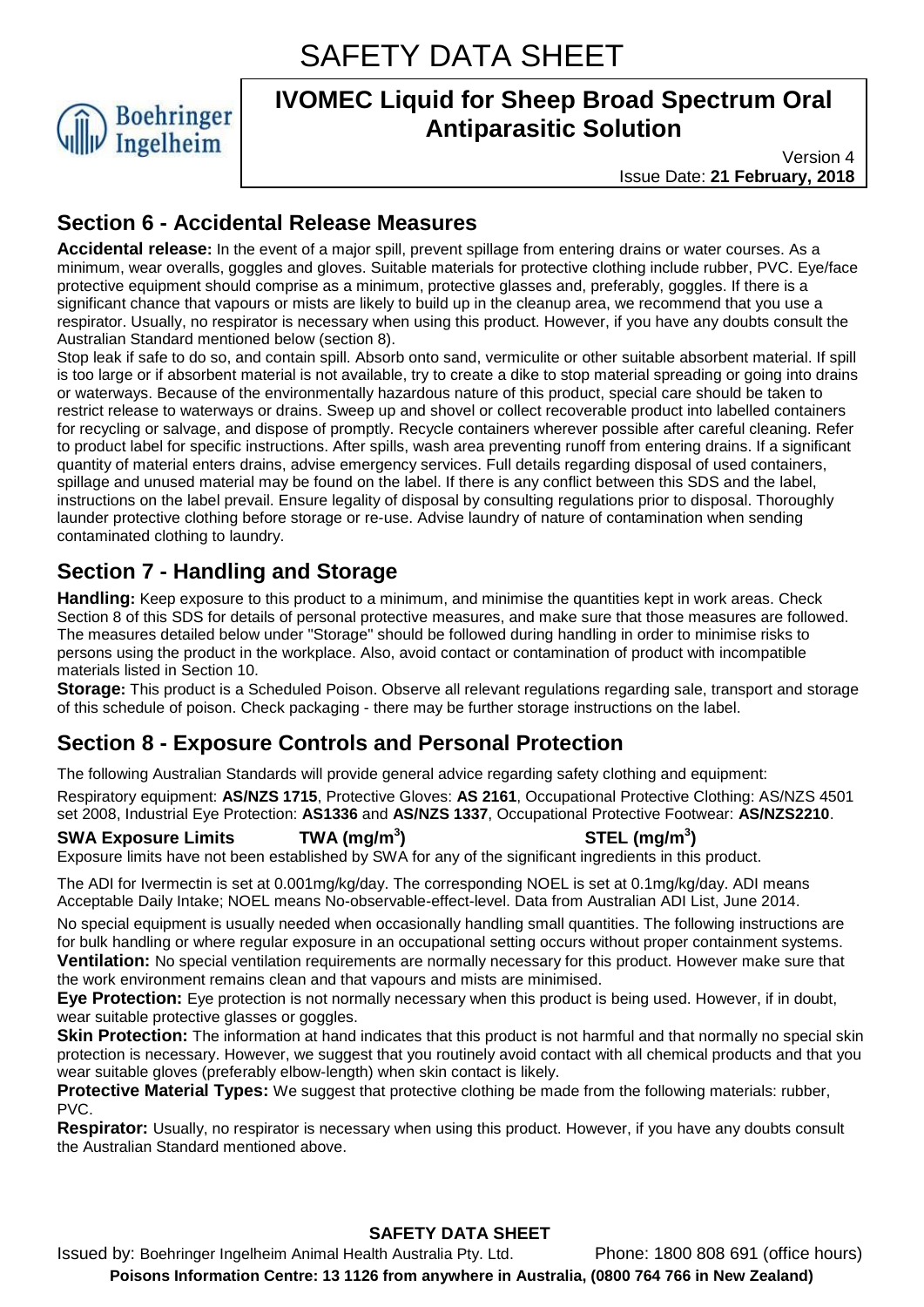

Version 4 Issue Date: **21 February, 2018**

### **Section 9 - Physical and Chemical Properties:**

| Pale yellow liquid.                              |
|--------------------------------------------------|
| No odour.                                        |
| Approximately 100°C at 100kPa.                   |
| No specific data. Liquid at normal temperatures. |
| Not available.                                   |
| 2.37 kPa at 20°C (water vapour pressure).        |
| As for water.                                    |
| No data.                                         |
| Dispersible.                                     |
| 5.6-6.6 (as supplied)                            |
| No data.                                         |
| No data.                                         |
| As for water.                                    |
| No data                                          |
| About 370°C                                      |
|                                                  |

# **Section 10 - Stability and Reactivity**

**Reactivity:** This product is unlikely to react or decompose under normal storage conditions. However, if you have any doubts, contact the supplier for advice on shelf life properties.

**Conditions to Avoid:** Protect this product from light. Store in the closed original container in a dry, cool, wellventilated area out of direct sunlight.

**Incompatibilities:** strong acids, strong bases, strong oxidising agents.

**Fire Decomposition:** This product is likely to decompose only after heating to dryness, followed by further strong heating. Combustion forms carbon dioxide, and if incomplete, carbon monoxide and possibly smoke. Water is also formed. Carbon monoxide poisoning produces headache, weakness, nausea, dizziness, confusion, dimness of vision, disturbance of judgment, and unconsciousness followed by coma and death.

**Polymerisation:** This product will not undergo polymerisation reactions.

# **Section 11 - Toxicological Information**

**Local Effects:** 

**Target Organs:** There is no data to hand indicating any particular target organs.

Ivermectin is a SWA Class 2 Reproductive risk.

#### **Classification of Hazardous Ingredients**

| Ingredient | <b>Risk Phrases</b>                                     |
|------------|---------------------------------------------------------|
| Ivermectin | No risk phrases at concentrations found in this product |

**Ivermectin:** LD<sub>50</sub> Oral, Rat 50mg/kg LD<sub>50</sub> Dermal, Rat = >660mg/kg LC<sub>50</sub> Inhalation, Rat = 5.11mg/l

LC<sub>50</sub> Inhalation, Rat = 5.11mg/L/4hr Ivermectin is believed to bind to glutamate-gated chloride ion channels; avoid drugs that also interact with other ligand-gated chloride channels, including those which enhance GABA activity in patients with potentially toxic Ivermectin exposure. Reproductive toxicant in rabbits and mice.

The following symptoms may occur: Overexposure to Ivermectin may cause dilated pupils, in-coordination, drowsiness, depressed motor activity, slowed breathing, vomiting, anorexia, muscle tremors, headache and dizziness.

#### **Potential Health Effects**

#### **Inhalation:**

**Short Term Exposure:** Available data indicates that this product is not harmful. In addition product is unlikely to cause any discomfort or irritation.

**Long Term Exposure:** No data for health effects associated with long term inhalation.

### **SAFETY DATA SHEET**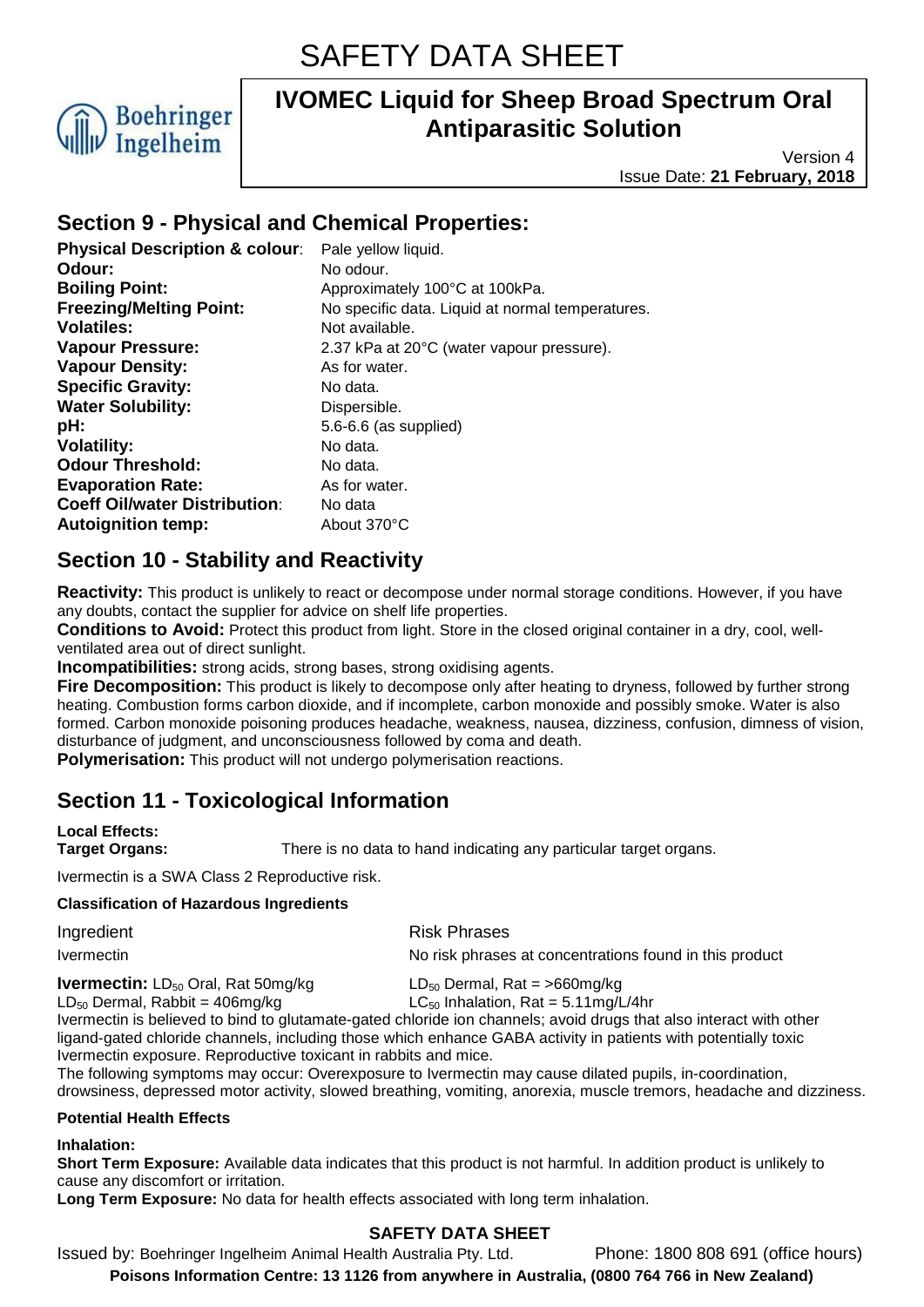SAFETY DATA SHEET



# **IVOMEC Liquid for Sheep Broad Spectrum Oral Antiparasitic Solution**

Version 4 Issue Date: **21 February, 2018**

#### **Skin Contact:**

**Short Term Exposure:** Available data indicates that this product is not harmful. It should present no hazards in normal use. In addition product is unlikely to cause any discomfort in normal use.

**Long Term Exposure:** No data for health effects associated with long term skin exposure.

#### **Eye Contact:**

**Short Term Exposure:** This product is believed to be not irritating to eyes.

**Long Term Exposure:** No data for health effects associated with long term eye exposure.

#### **Ingestion:**

**Short Term Exposure:** Significant oral exposure is considered to be unlikely. Available data shows that this product is harmful, but symptoms are not available. This product is unlikely to cause any irritation problems in the short or long term.

**Long Term Exposure:** No data for health effects associated with long term ingestion.

#### **Carcinogen Status:**

**SWA:** No significant ingredient is classified as carcinogenic by SWA. **NTP:** No significant ingredient is classified as carcinogenic by NTP. **IARC:** No significant ingredient is classified as carcinogenic by IARC.

# **Section 12 - Ecological Information**

This product is very toxic to aquatic organisms. This product is biodegradable. It will not accumulate in the soil or water or cause long term problems.

#### **For Ivermectin:**

**Fish:** LC<sub>50</sub> rainbow trout (Oncorhynchus mykiss): 0.3µg/L

**Daphnia: EC<sub>50</sub> 0.025µg/L** 

Ivermectin photodegrades rapidly in the environment and is metabolized in the soil.

Water solubility is limited and it binds to soil very tightly. It does not bioconcentrate in fish and is not taken up from soil into plants. Does not bioaccumulate.

Danger to drinking water, even in small quantities

# **Section 13 - Disposal Considerations**

**Disposal:** Special help is available for the disposal of Agricultural Chemicals. The product label will give general advice regarding disposal of small quantities, and how to cleanse containers. However, for help with the collection of unwanted rural chemicals, contact ChemClear 1800 008 182 http://www.chemclear.com.au/ and for help with the disposal of empty drums, contact DrumMuster http://www.drummuster.com.au/ where you will find contact details for your area.

### **Section 14 - Transport Information**

**Not subject to the ADG Code when transported by Road or Rail in Australia, in packages 500kg(L) or less; or IBCs, but classed as Dangerous by IATA and IMDG/IMSBC when carried by Air or Sea transport (see details below).** 

**UN Number:** 3082, ENVIRONMENTALLY HAZARDOUS SUBSTANCE, LIQUID, N.O.S. (Ivermectin).

**Hazchem Code:** •3Z

**Special Provisions:** 179, 274, 331, 335, AU01

**Limited quantities:** ADG 7 specifies a Limited Quantity value of 5 L for this class of product.

**Dangerous Goods Class:** Class 9: Miscellaneous Dangerous Goods.

**Packing Group:** III

**Packing Instruction:** P001, IBC03, LP01

Class 9 Miscellaneous Dangerous Goods shall not be loaded in the same vehicle or packed in the same freight container with Dangerous Goods of Class 1 (Explosives).

# **Section 15 - Regulatory Information**

**AICS:** All of the significant ingredients in this formulation are compliant with NICNAS regulations.

### **SAFETY DATA SHEET**